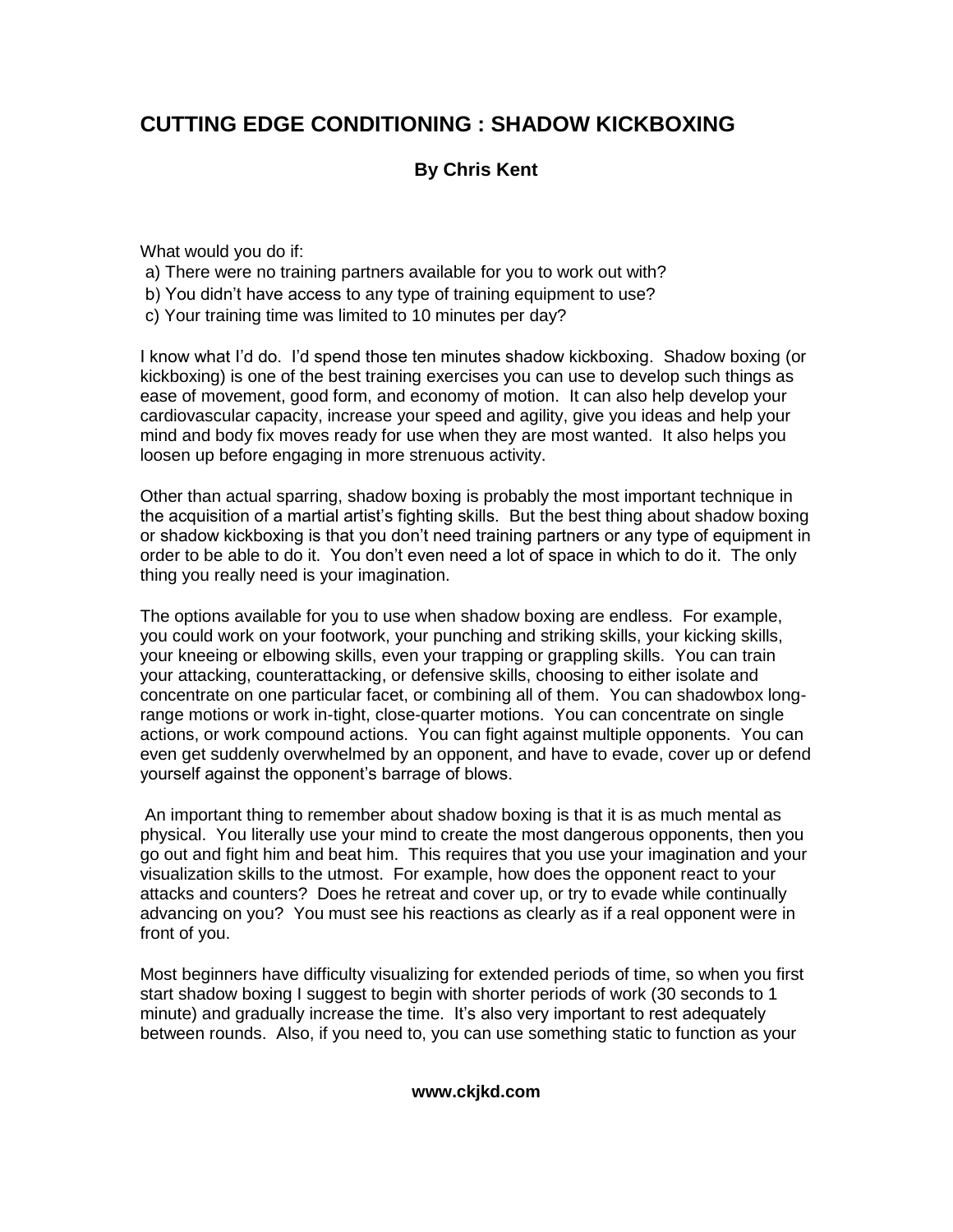imaginary opponent and serve as a focus point for yourself. This could be anything you like, a chair, a heavy bag, even a simple piece of hanging string will do. Another training method is to list particular things you want to shadowbox on a sheet of paper and stick it on the wall so you can see it while you're working out. Be sure the writing is large enough so you don't have to keep stopping to go over and look at it.

Many people like to use a mirror when shadow boxing, and that's fine. However, this has both advantages and disadvantages. Mirrors can be a definite aid when you want to refine very specific actions or correct flaws in your movements, as they give you immediate feedback. The downside to using mirrors is that sometimes a person can get so caught up in watching how good they look that they forget what they're really there for.

You can combine different types of music with your shadowboxing workout, too. I personally like upbeat jazz and rock music, preferably without any lyrics because I find them distracting. For you it might be hip-hop, rap, or something else. The following are two examples of Bruce Lee's notes on shadowboxing. The first describes how three rounds of shadow boxing can build upon each other in a workout.

EXAMPLE 1

- Rd. 1 Loosen up, work on good economical form, all types.
- Rd. 2 Work harder (speed and more speed)
- Rd. 3 Push yourself (the fastest, but economical)

The second describes how any particular round of shadow boxing can be broken down.

**EXAMPLE 2** 

Round ( )

- a) loosen up
- b) fast
- c) thoroughbred

Round ( )

- a) loosen up
- b) thoroughbred
- c) unwind

(continued)

**www.ckjkd.com**